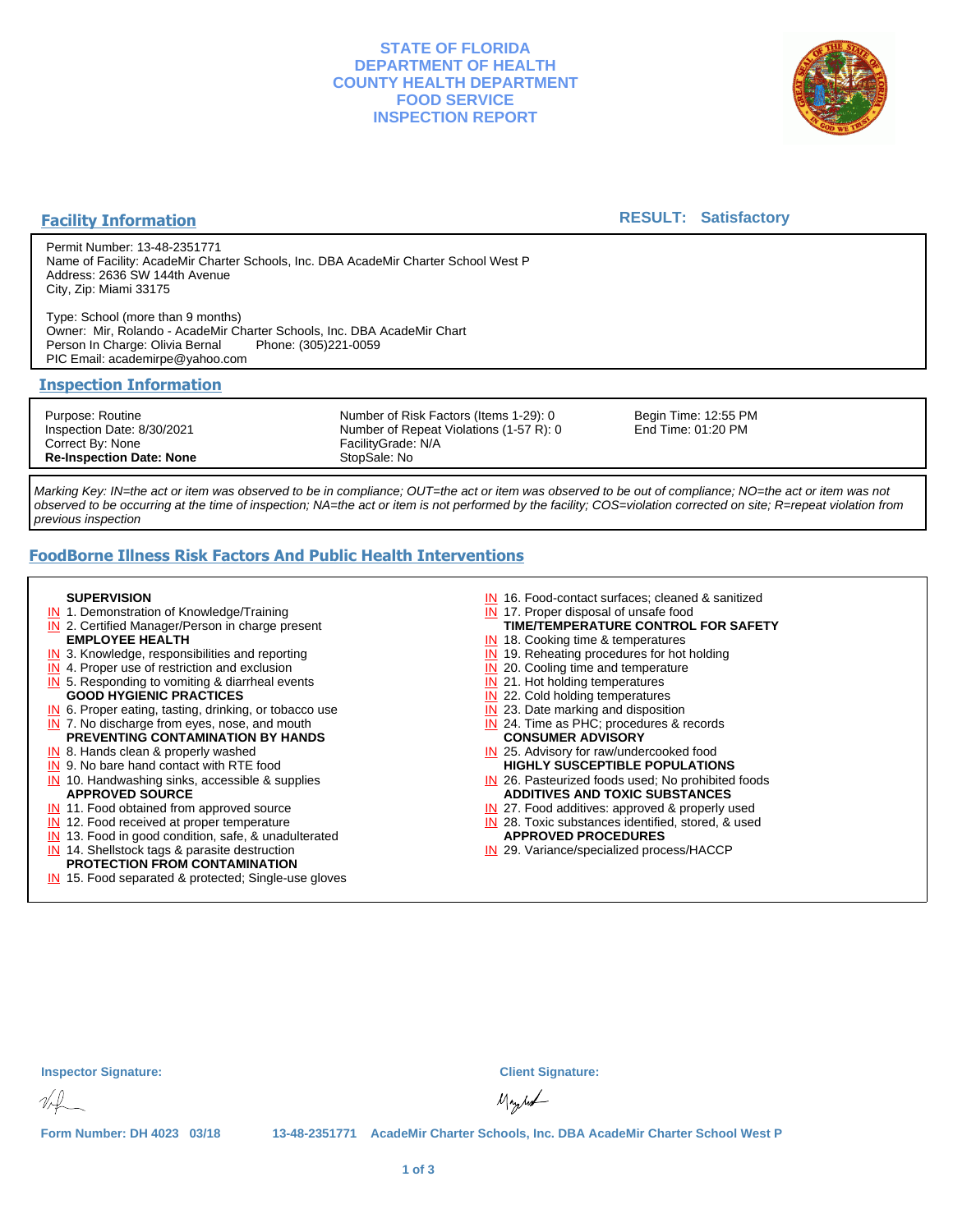## **STATE OF FLORIDA DEPARTMENT OF HEALTH COUNTY HEALTH DEPARTMENT FOOD SERVICE INSPECTION REPORT**



# **Good Retail Practices**

#### **SAFE FOOD AND WATER**

- **IN** 30. Pasteurized eggs used where required
- IN 31. Water & ice from approved source
- **IN** 32. Variance obtained for special processing **FOOD TEMPERATURE CONTROL**
- 
- **IN** 33. Proper cooling methods; adequate equipment
- **IN** 34. Plant food properly cooked for hot holding
- **IN** 35. Approved thawing methods
- IN 36. Thermometers provided & accurate **FOOD IDENTIFICATION**
- IN 37. Food properly labeled; original container **PREVENTION OF FOOD CONTAMINATION**
- IN 38. Insects, rodents, & animals not present
- **IN** 39. No Contamination (preparation, storage, display)
- IN 40. Personal cleanliness
- IN 41. Wiping cloths: properly used & stored
- IN 42. Washing fruits & vegetables
- **PROPER USE OF UTENSILS**
- IN 43. In-use utensils: properly stored
- IN 44. Equipment & linens: stored, dried, & handled
- IN 45. Single-use/single-service articles: stored & used
- IN 46. Slash resistant/cloth gloves used properly **UTENSILS, EQUIPMENT AND VENDING**
- IN 47. Food & non-food contact surfaces
- IN 48. Ware washing: installed, maintained, & used; test strips
- IN 49. Non-food contact surfaces clean
- **PHYSICAL FACILITIES**
- IN 50. Hot & cold water available; adequate pressure
- IN 51. Plumbing installed; proper backflow devices
- IN 52. Sewage & waste water properly disposed
- IN 53. Toilet facilities: supplied, & cleaned
- IN 54. Garbage & refuse disposal
- IN 55. Facilities installed, maintained, & clean
- IN 56. Ventilation & lighting
- IN 57. Permit; Fees; Application; Plans

This form serves as a "Notice of Non-Compliance" pursuant to section 120.695, Florida Statutes. Items marked as "out" violate one or more of the requirements of Chapter 64E-11, the Florida Administrative Code or Chapter 381.0072, Florida Statutes. Violations must be corrected within the time period indicated above. Continued operation of this facility without making these corrections is a violation. Failure to correct violations in the time frame specified may result in enforcement action being initiated by the Department of Health.

#### **Violations Comments**

No Violation Comments Available

#### **General Comments**

Initial inspection after plan review conducted with the office on 08/17/21. No violations found at this time. Approved to open.

Food is catered by Nutrispa.

Hot water at: handwashing sink 102F, mop sink 111F, employee restroom sink 102F. Refrigerator temperature 30F; freezer 10F.

Kitchen set-up: 2 double-sinks, one to serve as handwashing sink.

Note: Classic Thermapen digital thermometer used to measure food and water temperatures at the time of this inspection. Inspection conducted during COVID-19 pandemic.

Email Address(es): academirpe@yahoo.com; admin@academir.com

**Inspector Signature: Client Signature:**

Maybear

**Form Number: DH 4023 03/18 13-48-2351771 AcadeMir Charter Schools, Inc. DBA AcadeMir Charter School West P**